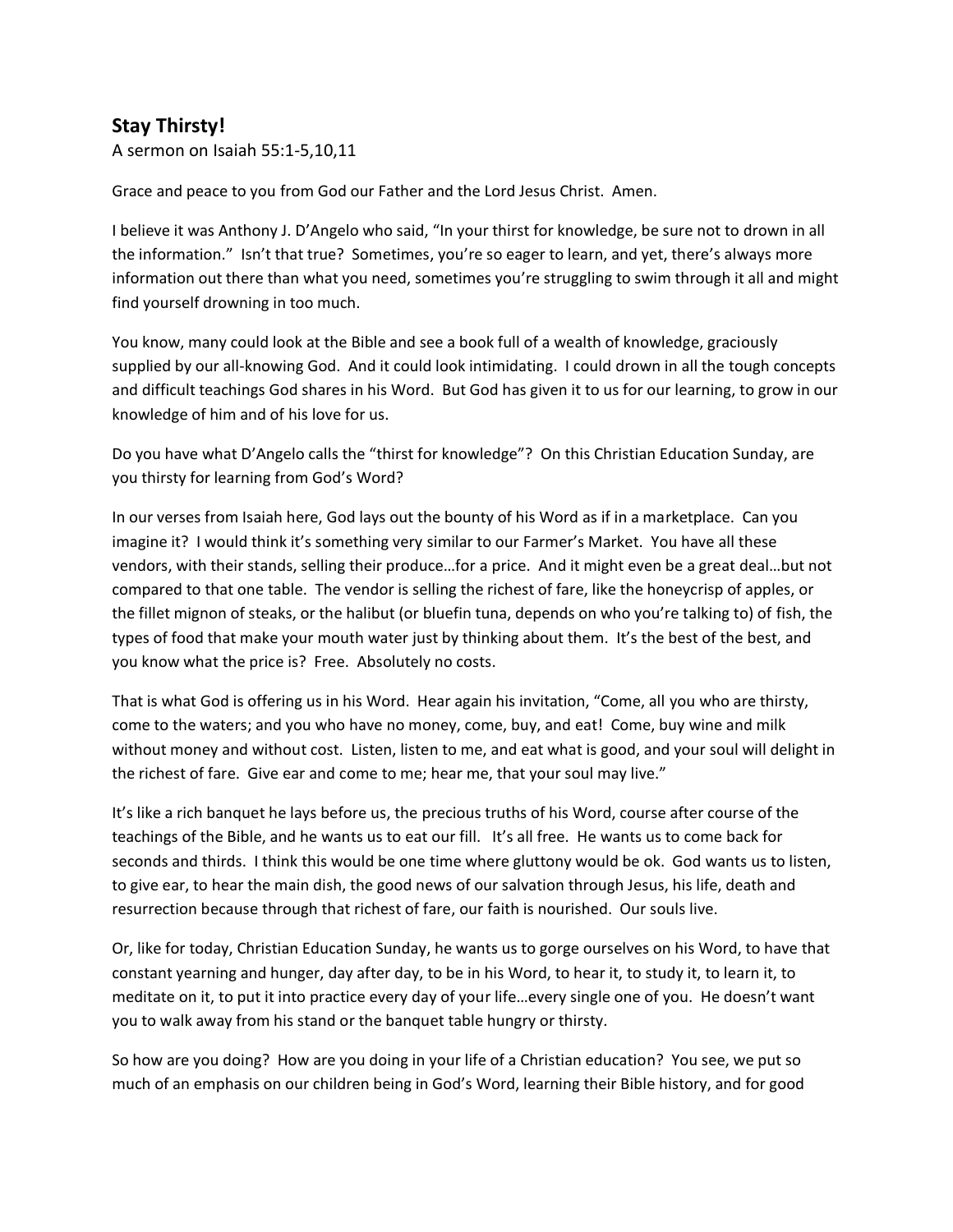reason. They have a young faith, and they need to hear of God's grace throughout the story of salvation again and again to feed their faith and to grow their faith.

But are they the only ones? Does God say, "Once you reach this age, like after you're confirmed, you're done learning from the Bible"? That your education is complete? I'll tell you, there's a pastor I know who put it to me this way before, "When I know everything the Bible has to teach me, I'll stop reading it." He's read his entire Bible all the way through over 25 times.

So, how are you doing? Are you drinking deeply from the well of God's Word, or are you merely getting a small tasting of the rich fare God offers in his Word? Or, in other words, are you still thirsty?

"But Pastor, I'm here almost every Sunday. I stay awake during your sermons, and I don't complain that sometimes they're over 20 minutes long, and I get a lot out of them. That's good enough, right?"

Is it? If you drank only one cup of water every other day, and that was it, would that be ok? Wouldn't you be dehydrating your body, threatening your very life? Can't the same be said about your spiritual life, if all you're giving to your faith is fifteen to twenty minutes of God's Word every week? Is that really satisfying?

"But Pastor, I feel like there's really nothing new in the Bible for me anyways. A lot of those stories for me are just review, anyways. We should put the focus and emphasis on educating the kids."

And I wouldn't disagree with an emphasis on Christian education for the youth. But isn't it a little embarrassing when the children can spout off Bible passages without a problem, but you might not even be able to name all Ten Commandments? Or, you might know what the Trinity is or the difference between objective and subjective justification, but yet you struggle to explain how, even though God tells us not to judge the speck in our neighbor's eye when the 2x4 is sticking out of ours, yet at the same time he tells us to judge sin. Or you struggle in conversations with friends when they ask you to tell them what you believe about infant baptism or closed communion or homosexuality or premarital cohabitation or evolution because, to be quite frank, you just aren't quite sure what God says.

Are you thirsty? Is your spiritual body running on empty? Because, you see, Satan works hard to lull you and I into a false sense of security, that yes, I've read through the Bible, or at least portions of it, so yeah, I'm good, I don't really need it that much anymore. Sunday mornings are good enough. I don't need Bible Class. I don't need personal Bible study. My thirst is quenched.

Martin Luther once wrote, "Although all sin is abominable and damnable, it would be better for us to lapse into any other sin than that of contempt and neglect of the Word." Do you get what he's saying? Of course we wouldn't want to fall into any sin, and yet every sin pales in comparison to neglecting God's Word. You know why? What happens to your body without water? Without a continual helping of God's Word, our spiritual bodies are failing. The water of God's Word is what sustains and grows our faith in Jesus. Without it, we would die and end up in the eternal abyss where we would be on fire and have a thirst that could, that would never be quenched.

So, how about it? Are you thirsty?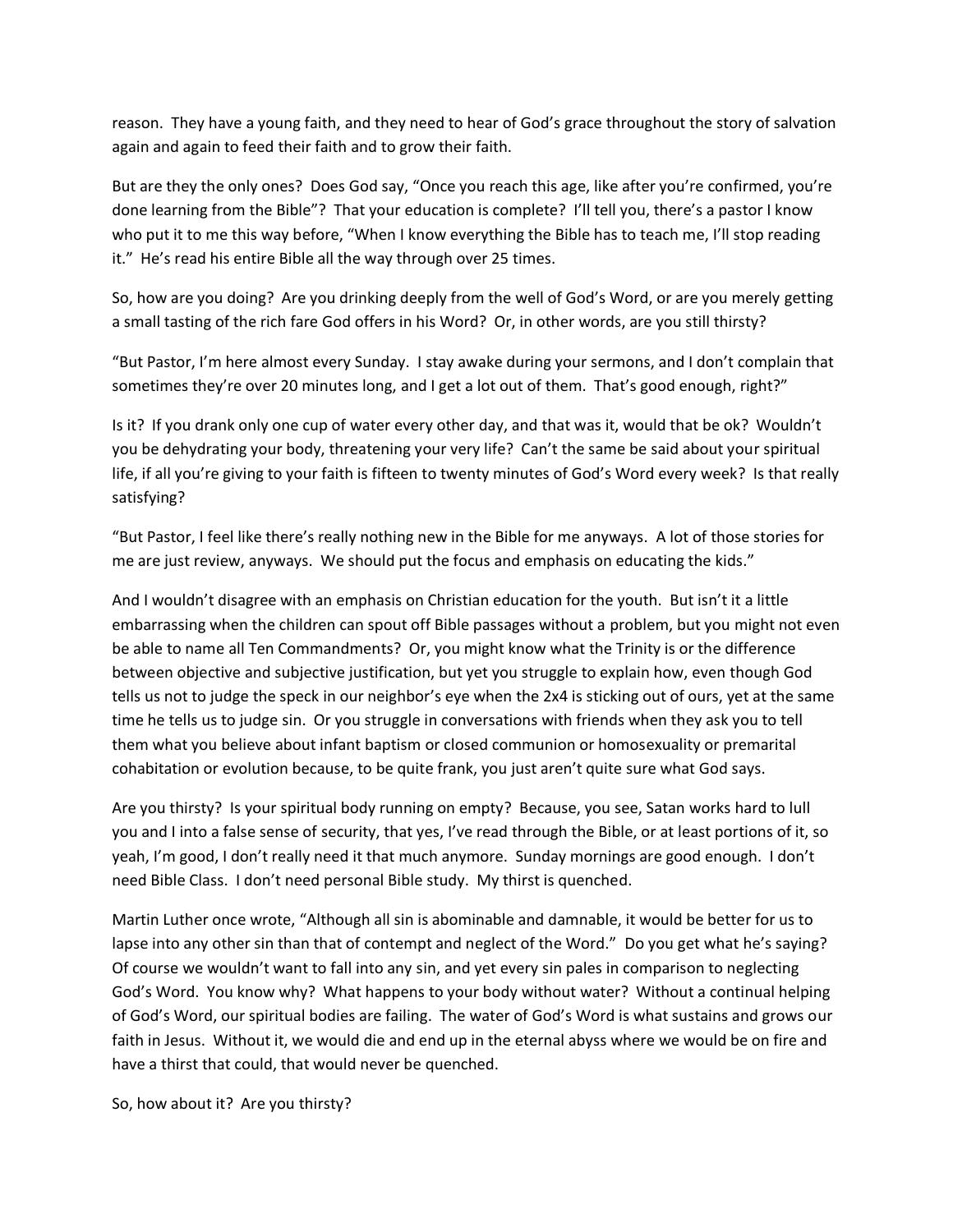Jesus was on his to Galilee, and he passed through Samaria and got into a conversation with a Samaritan women at a well. This was pretty unusual because the Jews and Samaritans hated each other, so Jesus should have avoided that place all-together.

This woman was a terrible sinner, an adulterer, many times over. Jesus knew it, but he still asked her for a drink. She questioned his motives, but Jesus saw her thirst for forgiveness, and so he offered her something no one else could, the water of life.

You are thirsty, too, aren't you? Your throat is parched by the salty lies of Satan and the acid of your many sins. And there Christ stands at the well. "Come" is his invitation; "all" is the guest list; "free" is the cost.

You know what's free, don't you? Look again at the words of Isaiah, where God says, "I will make an everlasting covenant with you, my faithful love promised to David."

God has made an everlasting covenant with us. Do you know what a covenant is? It's an agreement made between two parties, where if one side keeps their part of the deal, then the other side will keep theirs, too. Well, in God's everlasting covenant, there aren't two sides. There's one. It's God making promises to us when he knew we could never keep our end of the deal.

Can you think of some passages talking about that promise? How about this one? In Romans, Paul writes, "While we were still sinners, Christ died for us."

Or this one? The book of Ephesians, "It is by grace you have been saved, through faith – and this not from yourselves, it is the gift of God – not by works, so that no one can boast."

Or, from 1 John, "This is love, not that we loved God, but that he loved us and sent his Son as an atoning sacrifice for our sins."

And I know most of you know this one, "For God so loved the world that he gave his one and only Son, that whoever believes in him shall not perish but have eternal life."

It's the precious covenant, the simple promise of the gospel, that to save you and me from our sins, Jesus lived, Jesus died, Jesus rose.

Because God loves us, he sent Jesus to pay for all the times we've neglected his Word. Because God loves us, he sacrificed his own Son on the cross to forgive every time we've held God's Word in contempt by devaluing it and thinking we don't need it as much as we really do. Because God loves us, he send Jesus to quench the thirst we have for our salvation through him, our Living Water.

And what is more, God continues to provide what you need to fill your thirsty soul. He provides his Word. You know, every time we listen to God's Word, every time we read it on our own and study it and learn from it, we eat what is good, and we satisfy our souls on the richest fare. The words of God themselves are the feast.